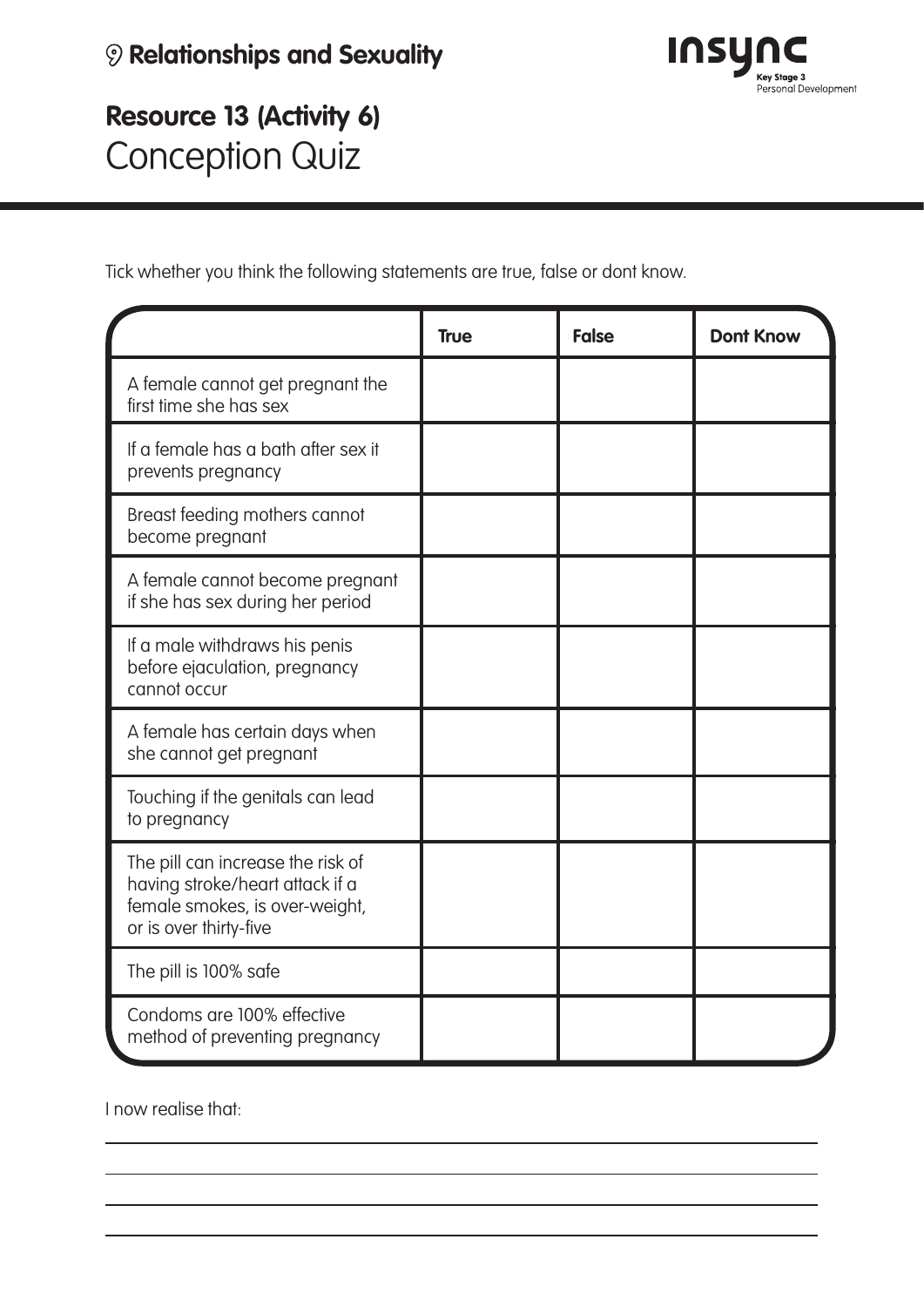

# **Resource 13 (Activity 6)** Conception Quiz - Answer Sheet

- 1. False
- 2. False
- 3. False It is believed to be a fairly effective method of family planning, provided the baby is fed only on breast milk and the female's periods have not returned. However, ovulation occurs between menstruation so it is difficult to be certain when the woman's periods are going to return. Some women still get pregnant when breast-feeding.
- 4. False If a female's cycle is short and her period is long, pregnancy can occur during her period. This is an unreliable form of contraception.
- 5 False It is also a fact that a certain amount of semen can leave the penis before ejaculation. Even if a male is determined to remove his penis before he ejaculates, it is still not safe. Sperm are very mobile. They can still make their way to the egg even if deposited in the vaginal area.
- 6. True
- 7. False Touching of the genitals cannot result in pregnancy if ejaculation has not occurred. If ejaculation has occurred, it is important that none of the semen comes in contact with the female's vaginal area.
- 8. True Prior to taking the pill you will need a medical check-up to see if it is medically safe for you.
- 9. False While the 'pill' is an effective method of family planning, it is not 100% effective. Sickness, diarrhoea and some drugs may interfere with it working.
- 10. False The condom is by no means 100% safe. Its failure rate depends on the skill of the user. A person needs to know how to put a condom on properly so that it won't come off, or rip, during sex. Condoms are useful in preventing some STIs. However, this protection, as well as protection against pregnancy, is lost if the condom tears. It is important for pupils to realise there are infections such as human papilloma virus (hpv) that can be passed on even if condoms are used correctly.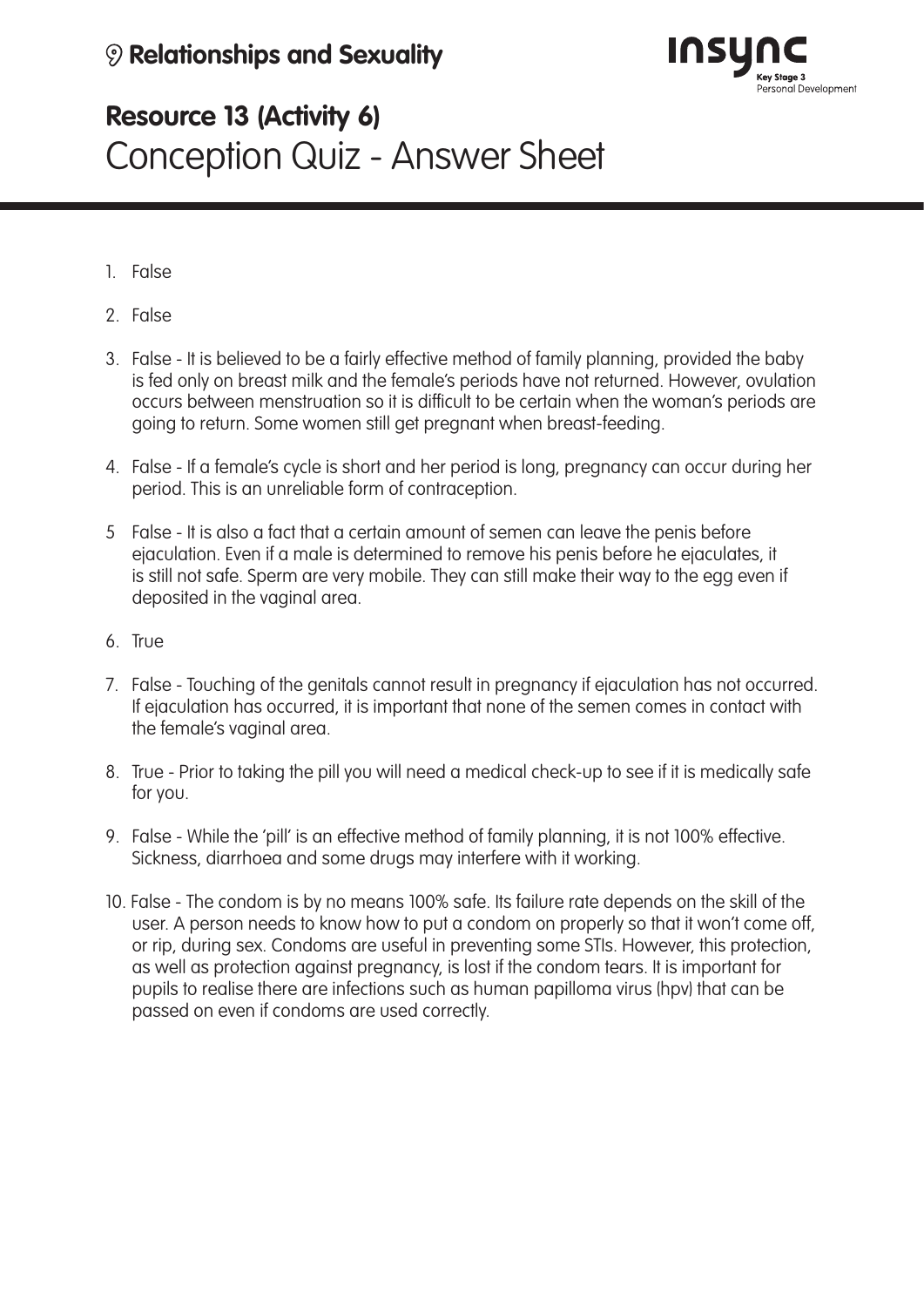

**Resource 14 (Activity 6)** Does It Match Up?

Read through the list of some methods of CONTRACEPTION (family planning) and match them with the correct description A-E.

# **The Pill Condoms**

## **Morning-after pill**

### **Ovulation method (natural family planning)**

**Abstinence**

**A.** This method of contraception (family planning) is given by a doctor in tablet form and is used if the female thinks she is pregnant as a result of intercourse. It must be used under careful medical supervision. To be effective, it should be used within 72 hours after intercourse.

This method is called

**B.** This method of contraception (family planning) requires that a couple become familiar with the female's menstrual cycle so that they know when ovulation is taking place. Ovulation takes place when an egg is released from the ovary. Sexual intercourse before, during and after ovulation is when a female is most likely to become pregnant.

This method is called

**C.** The hormones oestrogen and progesterone are introduced into the female's body in tablet form by injection. The hormones work by preventing ovulation. It is essential that females have a medical check beforehand and regular check ups while they are taking this. It provides no protection against STIs/HIV.

This method is called

**D.** Made of a thin but very strong rubber and placed over the erect penis or in the vagina before sexual intercourse. They trap the sperm and prevent them from entering the uterus. Some are lubricated with spermicide, which increase their effectiveness. Reliability depends on correct and careful use. They can provide protection against some STIs.

This method is called

**E.** A decision not to have sexual intercourse.

This method is called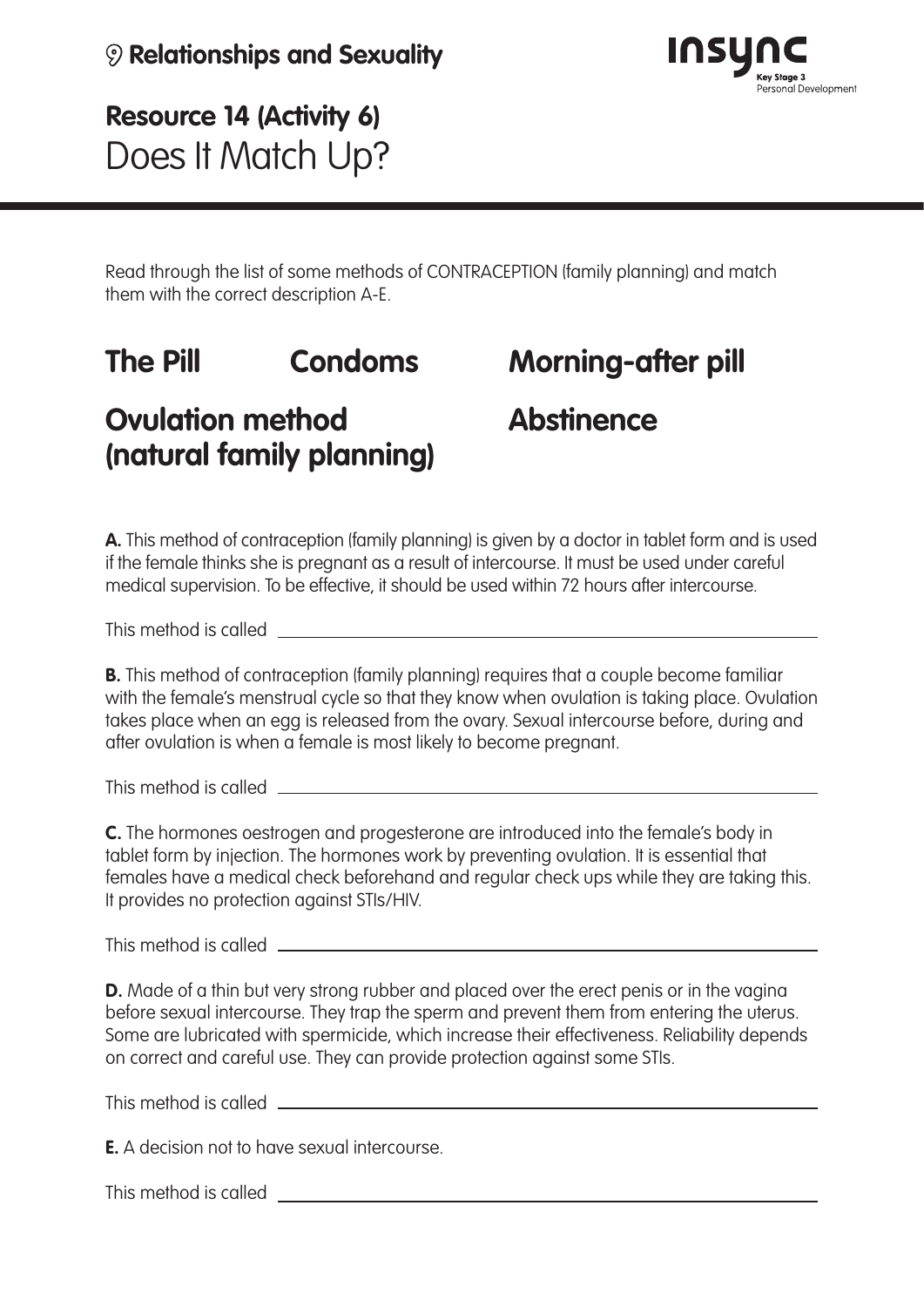#### **9 Relationships and Sexuality**



## **Resource 15 (Activity 6)** Sean And Louise (1 of 2)

Sean and Louise go to the same school. Sean is 17, in his A level year and is doing really well. He hopes to go to college to study engineering. Louise is 16, in Year 12. She hopes to become a doctor when she leaves school. Sean and Louise have been going out together for over six months. Louise discovers she is pregnant after missing two periods. She tells Sean. They are both very upset. They planned to be together forever and to maybe have children together but much further down the road when both their careers would be established. Now everything has changed.

Discussion points:

What are the problems which face Sean and Louise?

What are the opinions in this situation?

What do you think is Louise's main concern?

What do you think is Sean's main concern?